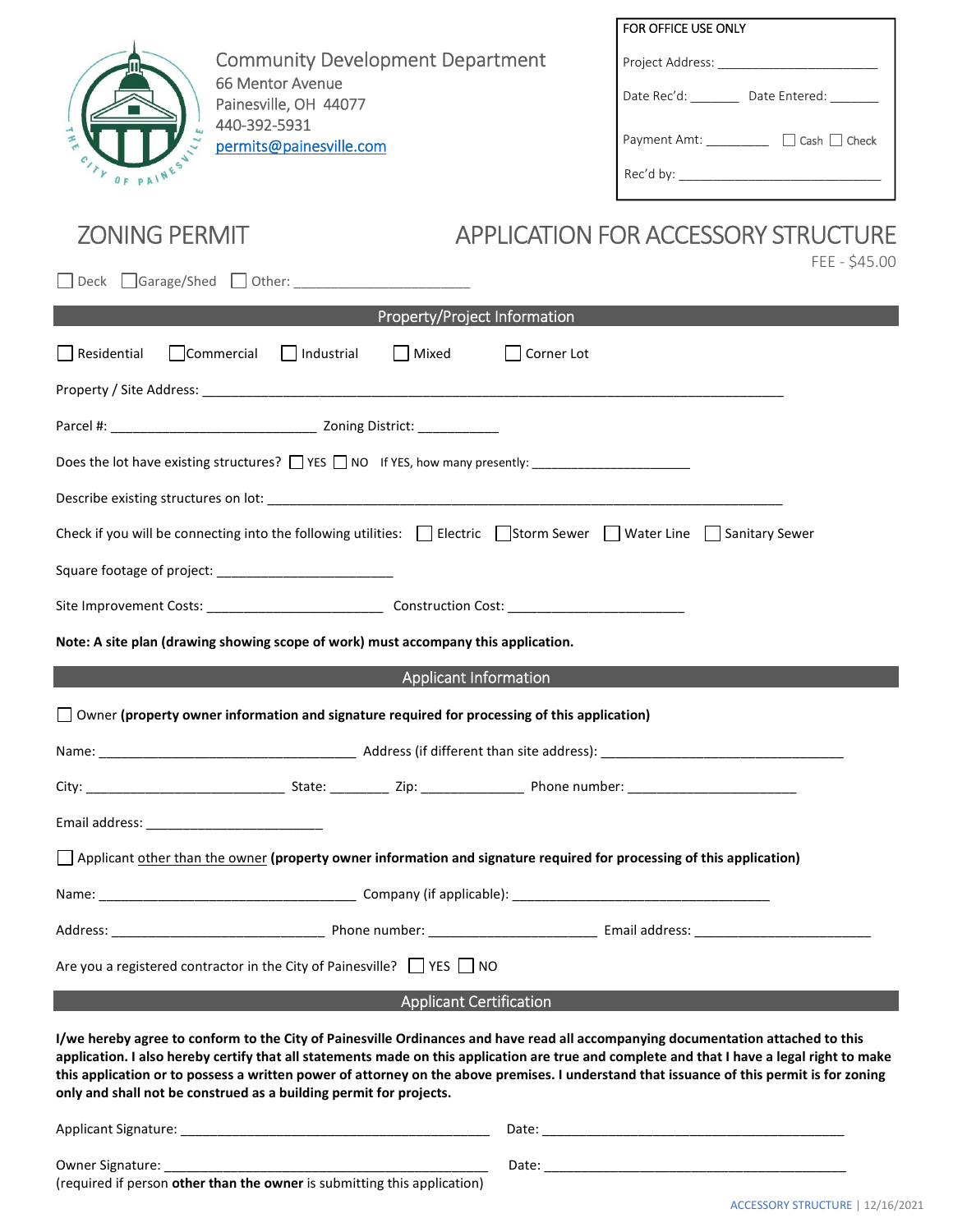

Community Development Department 66 Mentor Avenue Painesville, OH 44077 440-392-5931 permits@painesville.com

## SECTION 1119.01, 1119.02, 1119.04

*By signing this application, I agree to comply with the City of Painesville Ordinances. Please note: Making application for this permit/ certificate entitles Painesville Inspectors complete access to the property to conduct all necessary inspections. A site plan shall be submitted and the review procedure shall ensure development complies with the standards of the Unified Development Code (UDC) . Issuance of a Certificate of Compliance (Zoning Permit) shall not be construed as a building permit for projects.* 

### **1119.01 ACCESSORY USES AND STRUCTURES.**

 Accessory uses and structures shall be incidental and subordinate to the main use. Accessory uses and structures shall only be permitted provided they do not alter the character or intent of the zoning district and comply with the following:

(a) General Provisions.

 (1) The accessory structure or use is customarily found in connection with a main building, structure or use that is permitted or conditionally permitted in the district in which the proposed accessory use is located.

 (2) Accessory structures shall only be constructed and accessory uses shall only be established concurrent with or after the construction of the main structure on the same lot.

(3) In no case shall the height of the accessory structure exceed the maximum height of the main building.

 (4) Unless otherwise permitted by this Code, accessory uses and structures located within a front yard shall meet the front yard setback requirements of the main building.

 (5) An accessory structure that is attached to the main building shall be considered an integral part of the main building and shall comply with the requirements of the applicable zoning district. Any accessory structure shall be considered as an integral part of the main building if it is connected to the main building either by common walls or by a breezeway or roof.

 (6) Accessory uses and structures shall be subject to any applicable building code and fire code regulations and shall require a certificate of compliance and payment of the required fee prior to construction or otherwise commencing the use.

#### (b) Exemptions.

 (1) Small accessory structures such as doghouses, benches, and landscape features shall be exempt from the provisions of this section provided they do not have a footprint that exceeds 12 square feet.

 (2) Gardens and the raising of crops for the personal use of the residents, tenants, or property owners, may be grown in any yard except the front yard, without a permit.

(c) Prohibited Accessory Structures. Quonset huts, steel arch buildings, inflatable garages, and portable garages, temporary garages, portable carports, temporary carports, portable containers, converted storage or shipping containers, are prohibited accessory structures in residential and commercial districts.

 (d) On lots where any single-family or duplex dwelling unit is located, no more than 60% of the rear yard may be occupied by accessory structures, including decks and pavement for driveways, patios or pools; provided, however that such structures meet all other requirements of this Code.

(Ord. 16-19. Passed 9-16-19.)

#### **1119.02 PERMITTED ACCESSORY USES AND STRUCTURES.**

 (a) The following table presents the permitted accessory uses and structures with reference to applicable regulations for specific uses. All uses are subject to the general provisions of Section 1119.01. A blank cell indicates that a use is prohibited in the respective zoning district.

| <b>Uses</b><br>$P = Permitted$                              | $S-1$<br>$R-1$<br>R <sub>1</sub> -60<br>$R-2$ | $B-1$<br>$B-2$ | $B-3$<br>DD | $M-1$<br>$M-2$ | Permit/Certificate<br>of Compliance<br><b>Required</b> | <b>Standards</b> |
|-------------------------------------------------------------|-----------------------------------------------|----------------|-------------|----------------|--------------------------------------------------------|------------------|
| <b>Accessory Dwelling Unit</b>                              |                                               | D              | P           |                | Yes                                                    | 1119.03          |
| Detached structures 12 sq. ft. or less                      | P                                             | P              |             | D              | No                                                     |                  |
| Detached structures including garages<br>carports and sheds | P                                             | D              |             | D              | Yes                                                    | 1119.04          |
| Fences                                                      | P                                             | P              | P           | D              | Yes                                                    | 1119.05          |
| Gardening, personal                                         | P                                             | P              | P           | D              | No                                                     |                  |
| Home Occupation                                             | P                                             | D              | P           |                | Yes                                                    | 1119.06          |